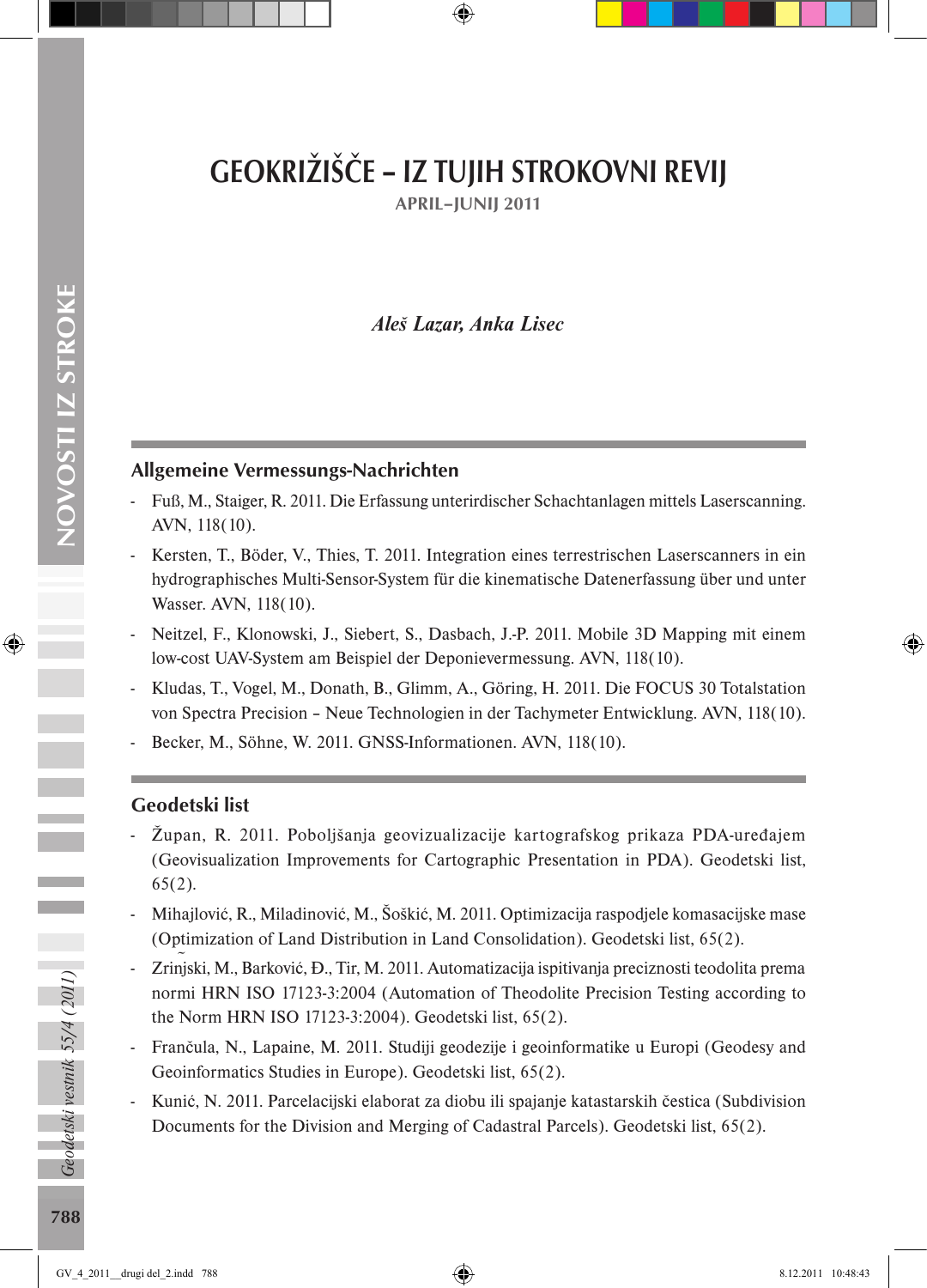Ī

# ISPRS Journal of Photogrammetry and Remote Sensing

- Main, R., Cho, M. A., Mathieu, R., O'Kennedy, M. M., Ramoelo, A., Koch, S. 2011. An investigation into robust spectral indices for leaf chlorophyll estimation. ISPRS Journal of Photogrammetry and Remote Sensing, 66(6).
- Ardila, J. P., Tolpekin, V. A., Bijker, W., Stein, A. 2011. Markov-random-field-based superresolution mapping for identification of urban trees in VHR images. ISPRS Journal of Photogrammetry and Remote Sensing, 66(6).
- Hou, Z., Xu, Q., Tokola, T. 2011. Use of ALS, Airborne CIR and ALOS AVNIR-2 data for estimating tropical forest attributes in Lao PDR. ISPRS Journal of Photogrammetry and Remote Sensing, 66(6).
- Dalponte, M., Martinez, C., Rodeghiero, M., Gianelle, D. 2011. The role of ground reference data collection in the prediction of stem volume with LiDAR data in mountain areas. ISPRS Journal of Photogrammetry and Remote Sensing, 66(6).
- Lu, D., Li, G., Moran, E., Batistella, M., Freitas, C. C. 2011. Mapping impervious surfaces with the integrated use of Landsat Thematic Mapper and radar data: A case study in an urban–rural landscape in the Brazilian Amazon. ISPRS Journal of Photogrammetry and Remote Sensing, 66(6).
- Zhang, Y., Huang, X., Hu, X., Wan, F., Lin, L. 2011. Direct relative orientation with four independent constraints. ISPRS Journal of Photogrammetry and Remote Sensing, 66(6).
- Masoud, A. A., Koike, K. 2011. Auto-detection and integration of tectonically significant lineaments from SRTM DEM and remotely-sensed geophysical data. ISPRS Journal of Photogrammetry and Remote Sensing, 66(6).
- Abdallah, H., Bailly, J.-S., Baghdadi, N., Lemarquand, N. 2011. Improving the assessment of ICESat water altimetry accuracy accounting for autocorrelation. ISPRS Journal of Photogrammetry and Remote Sensing, 66(6).
- Sánchez-Lladó, F. J., Pajares, G., López-Martínez, C. 2011. Improving the Wishart Synthetic Aperture Radar image classifications through Deterministic Simulated Annealing. ISPRS Journal of Photogrammetry and Remote Sensing, 66(6).
- Göpfert, J., Rottensteiner, F., Heipke, C. 2011. Using snakes for the registration of topographic road database objects to ALS features. ISPRS Journal of Photogrammetry and Remote Sensing, 66(6).
- Sakamoto, T., Shibayama, M., Kimura, A., Takada, E. 2011. Assessment of digital cameraderived vegetation indices in quantitative monitoring of seasonal rice growth. ISPRS Journal of Photogrammetry and Remote Sensing, 66(6).
- López, D. H., García, B. F., Piqueras, J. G., Alcázar, G. V. 2011. An approach to the radiometric aerotriangulation of photogrammetric images. ISPRS Journal of Photogrammetry and Remote Sensing, 66(6).
- Darvishzadeh, R., Atzberger, C., Skidmore, A., Schlerf, M. 2011. Mapping grassland leaf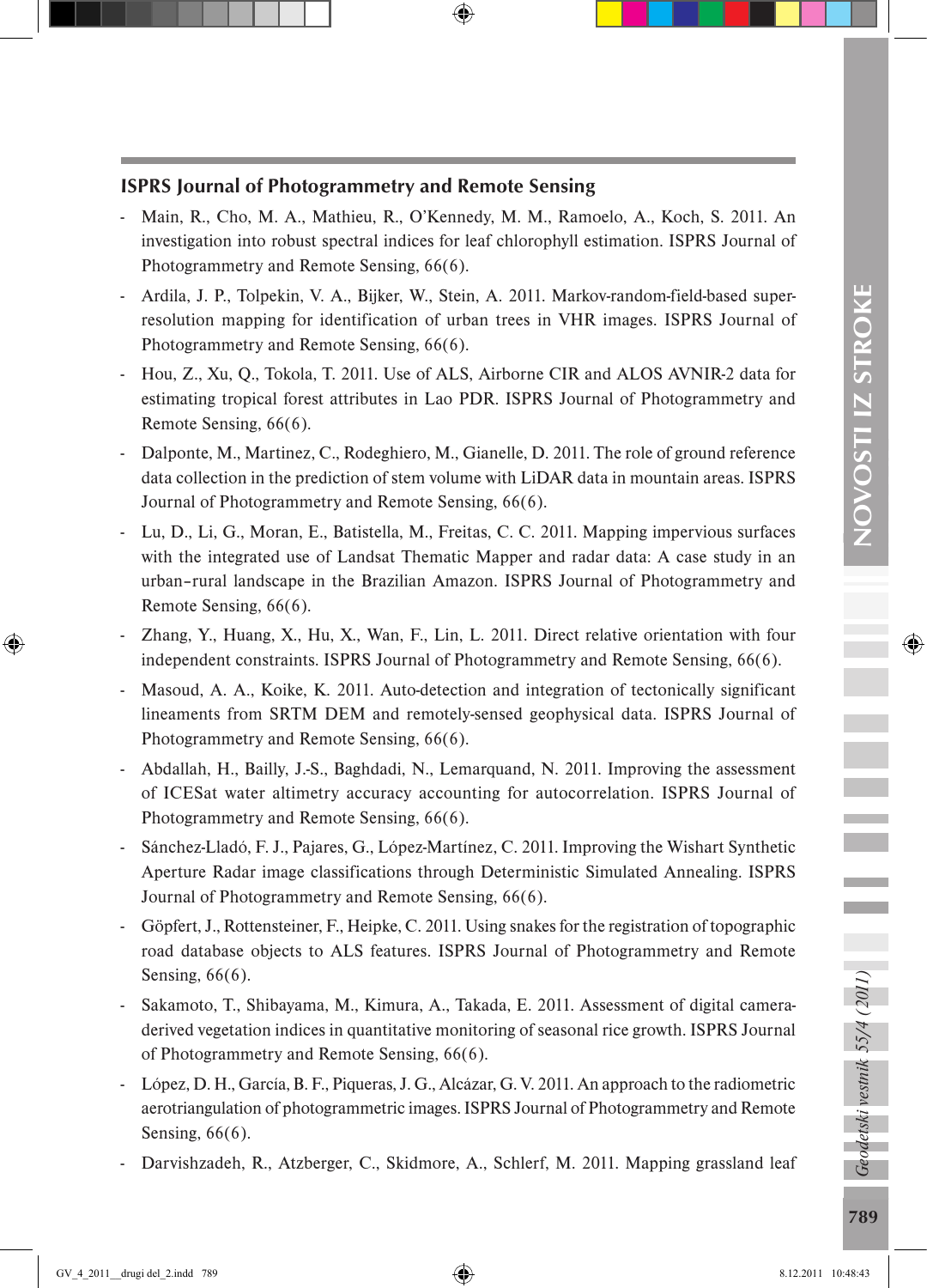area index with airborne hyperspectral imagery: A comparison study of statistical approaches and inversion of radiative transfer models. ISPRS Journal of Photogrammetry and Remote Sensing, 66 (6).

- Bulatov, D., Wernerus, P., Heipke, C. 2011. Multi-view dense matching supported by triangular meshes. ISPRS Journal of Photogrammetry and Remote Sensing, 66(6).
- Blonquist, K. F., Pack, R. T. 2011. A bundle adjustment approach with inner constraints for the scaled orthographic projection. ISPRS Journal of Photogrammetry and Remote Sensing, 66(6).
- Pieczonka, T., Bolch, T., Buchroithner, M. 2011. Generation and evaluation of multitemporal digital terrain models of the Mt. Everest area from different optical sensors. ISPRS Journal of Photogrammetry and Remote Sensing, 66(6).

# Journal of Geodesy

- Hernández-Pajares, M., Juan, J. M., Sanz, J., Aragón-Ángel, Á., García-Rigo, A. 2011. The ionosphere: effects, GPS modeling and the benefits for space geodetic techniques. Journal of Geodesy, 85(12).
- Bilitza, D., McKinnell, L.-A., Reinisch, B, Fuller-Rowell, T. 2011. The international reference ionosphere today and in the future. Journal of Geodesy, 85(12).
- Lee, C.-K., Han, S.-C., Bilitza, D., Chung, J.-K. 2011. Validation of international reference ionosphere models using in situ measurements from GRACE K-band ranging system and CHAMP planar Langmuir probe. Journal of Geodesy, 85(12).
- Brunini, C., Azpilicueta, F., Gende, M., Camilion, E., Ángel, A. A. 2011. Ground- and spacebased GPS data ingestion into the NeQuick model. Journal of Geodesy, 85(12).
- Tsai, L.-C., Cheng, K.-C, Liu, C. H. 2011. GPS radio occultation measurements on ionospheric electron density from low Earth orbit. Journal of Geodesy, 85(12).
- Krankowski, A., Zakharenkova, I., Krypiak-Gregorczyk, A., Shagimuratov, I. I., Wielgosz, P. 2011. Ionospheric electron density observed by FORMOSAT-3/COSMIC over the European region and validated by ionosonde data. Journal of Geodesy, 85(12).
- Jakowski, N., Hoque, M. M., Mayer, C. 2011. A new global TEC model for estimating transionospheric radio wave propagation errors. Journal of Geodesy, 85(12).
- Alizadeh, M. M., Schuh, H., Todorova, S., Schmidt, M. 2011. Global Ionosphere Maps of VTEC from GNSS, satellite altimetry, and formosat-3/COSMIC data. Journal of Geodesy, 85(12).
- Dettmering, D., Schmidt, M., Heinkelmann, R., Seitz, M. 2011. Combination of different space-geodetic observations for regional ionosphere modelling. Journal of Geodesy, 8 (12).

## Photogrammetric Engineering & Remote Sensing

- O'Hara, C. 2011. Cross-Walking "Lidar Guidelines and Base Specifi cation" to Data Lifecycle Verifi cation Approaches. PE&RS, 77(11).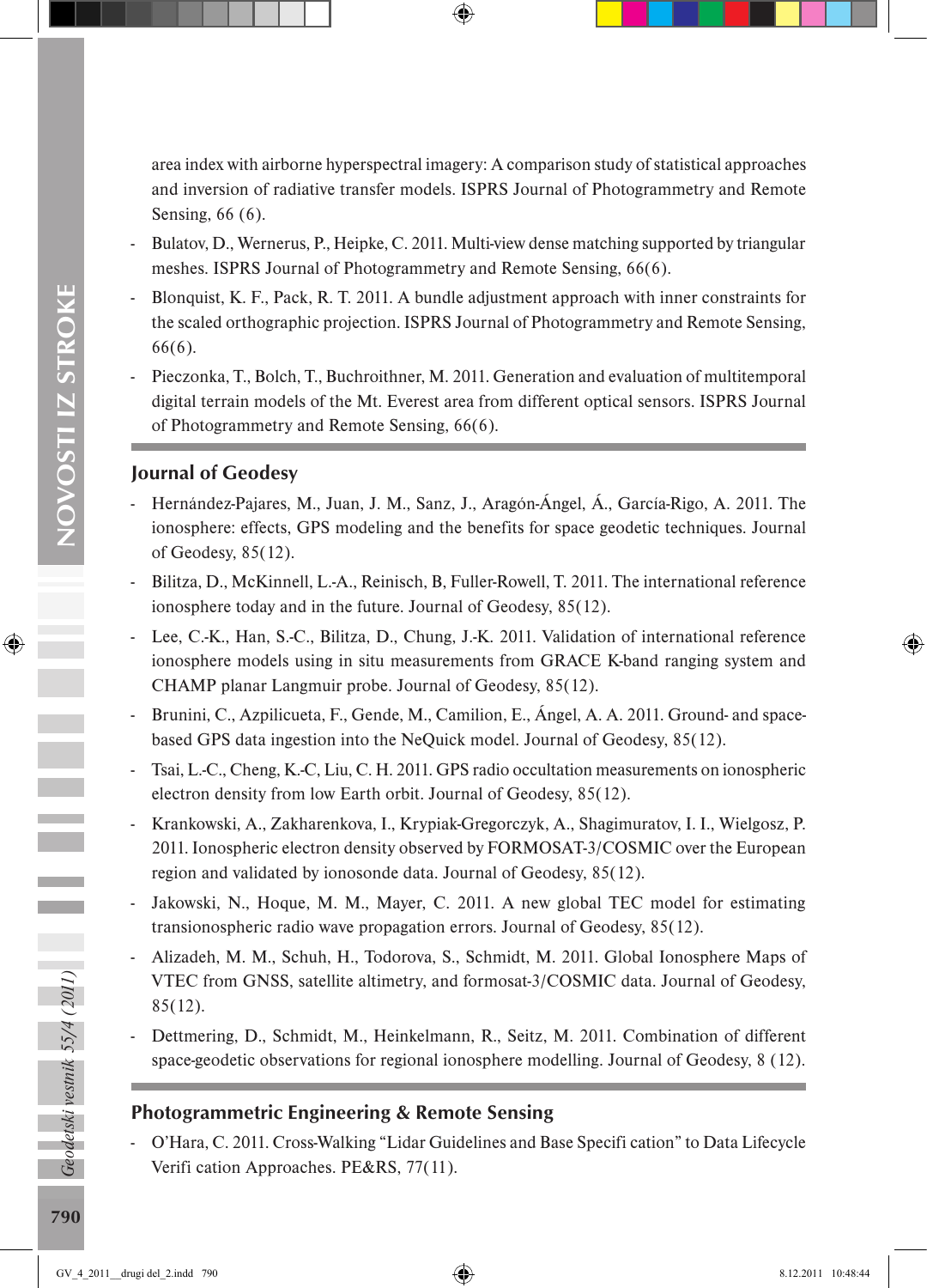- Farag, F. A., Neale, C. M. U., Kjelgren, R. K., Endter-Wada, J. 2011. Quantifying Urban Landscape Water Conservation Potential Using High Resolution Remote Sensing and GIS. PE&RS, 77(11).
- Zhou, G., Xu, X., Du, H., Ge, H., Shi, Y., Zhou, Y. 2011. Estimating Aboveground Carbon of Moso Bamboo Forests Using the k Nearest Neighbors Technique and Satellite Imagery. PE&RS, 77(11).
- Ramsey, E., Spruce, J., Rangoonwala, A., Suzuoki, Y., Smoot, J., Gasser, J., Bannister, T. 2011. Daily MODIS Data Trends of Hurricane-induced Forest Impact and Early Recovery. PE&RS, 77(11).
- Lu, Z., Im, J., Quackenbush, L. 2011. A Volumetric Approach to Population Estimation Using Lidar Remote Sensing. PE&RS, 77(11).
- Oh, J., Toth, C. K., Grejner-Brzezinska, D. A. 2011. Automatic Georeferencing of Aerial Images Using Stereo High-Resolution Satellite Images. PE&RS, 77(11).
- Kim, M., Holt, J. B., Eisen, R. J., Padgett, K., Reisen, W. K., Croft, J. B. 2011. Detection of Swimming Pools by Geographic Object-based Image Analysis to Support West Nile Virus Control Efforts. PE&RS, 77(11).

#### Survey Review

- Abidin, H. Z., Santo, D., Haroen, T. S., Heryani, E. 2011. Post-Tsunami Land Administration Reconstruction in Aceh: Aspects, Status and Problems. Survey Review, 43(324).
- Kiema, J. B. K., Siriba, D. N., Ndunda, R., Mutua, J., Musyoka, Langat, B. 2011. Microwave path survey using differential GPS. Survey Review, 43(324).
- He, X., Jia, D., Sang, W. 2011. Monitoring Steep Slope Movement at Xiaowan Dam with GPS Multi-antenna Method. Survey Review, 43(324).
- Wielgosz, P., Paziewski, J., Baryla, R. 2011. On constraining zenith tropospheric delays in processing of local GPS networks with Bernese software. Survey Review, 43(324).
- Baselga, S., Garrigues, P., Berné, J. L., Anquela, A. B., Martín, A. 2011. Deformation monitoring in historic buildings: a case study. Survey Review, 43(324).
- Taylor, D. 2011. The history of the broad arrow and its use in the Antipodes. Survey Review, 43(324).
- Wyatt, P. 2011. Land administration in a micro-state: the role of land use planning. Survey Review, 43(323).
- Yetkin, M., Inal, C. 2011. Norm minimization in GPS networks. Survey Review, 43(324).

## Zeitschrift für Geodäsie, Geoinformation und Landmanagement

- Schumann, M., Haas, S. 2011. Berücksichtigung des Artenschutzes und von Natura-2000 in der Flurbereinigung in Rheinland-Pfalz. ZFV, 136(5).